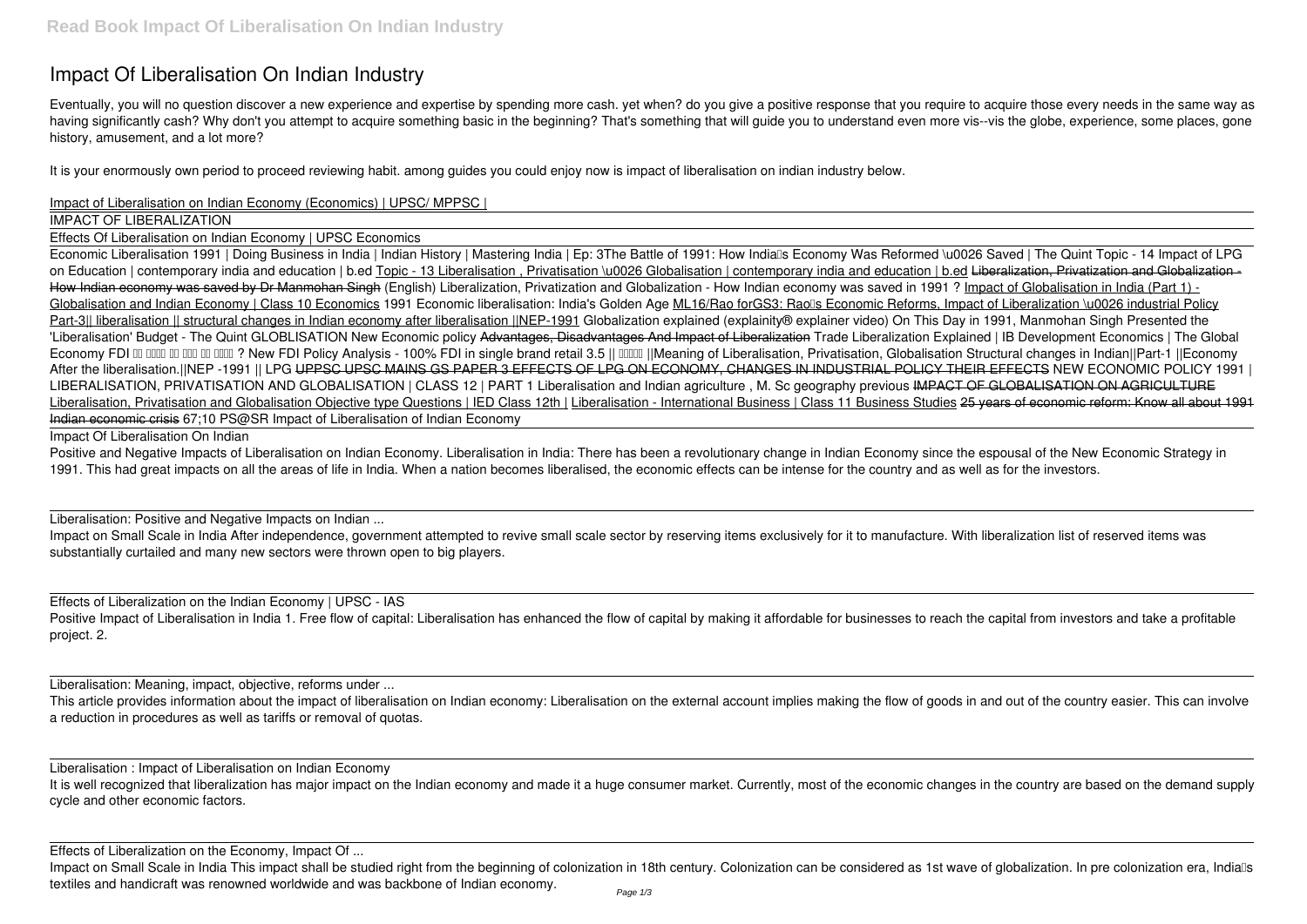Effects of Liberalization on Indian Economy and Society ...

The policy of liberalisation had a very hetrogenous impact on the indigenous indudtries. The opening of trade barriers allowed for more foreign investment. It not only led to availability of capital but also newer technology that provided a boost to productivity and quality of produce.

Positive Impact of Liberalization on Education System in India Liberalisation will bring a constant stream of funding which will also facilitate a research-based career and make it a viable option for the future of Indian teachers and students.

Examine the impact of liberalization on companies owned by ...

Economic Liberalisation in India The Indian economy was liberalised in the year 1991. In India, the concept of economic liberalisation was introduced to attain several objectives I industrialisation, expansion in the role of private and foreign investment, and introducing a free market system.

Damage to Cottage and Small Scale Industries: Liberalisation in a country like India has adversely affected the traditional cottage and small scale industries which are unable to compete with the large-scale industries established by the multinationals.

Liberalization and Education System | Impacts | Solutions

However, post 1991 growth is accused of lopsided growth with devastating social impact as government rolled back expenditure from social sectors too. Note I Effects of Liberalization on various aspects of Indian economy and Society will be discussed in next article, along with post 1991 and current Industrial policies.

India: Industrial Policy, Liberalization and Impact ...

Liberalisation - Introduction, Features, Objectives ...

Multivariate analysis of variance (MANOVA) was conducted to test the hypotheses that the linear combinations of impact of liberalisation on the Indian life insurance industry characterised by marketing mix, service quality and insurance awareness might differentiate between groups characterised by gender, place of residence, types of relationship with Life Insurance Corporation (LIC), types of employee positions in LIC, and types of relationship with private players.

The effect of liberalisation is that the companies of developing countries are facing a tough competition from powerful corporations of developed countries. The local communities are exploited by multinational companies on account of removal of regulations governing the activities of MNCs.

Impact of Liberalization, Privatization and Globalization ...

Impact of liberalisation on Indian life insurance industry ...

Globalization, Liberalisation and Privatisation in India ...

The following points highlight the thirteen major impacts of liberalisation on Indian agriculture. They are: 1. Raising the Production of Foodgrains, 2. Increasing Trend in Horticultural Output, 3.

Liberalization and Indian Agriculture: 13 Major Impacts

1. Removal of barriers or restrictions set up by the government is known as the process of liberalisation. The Indian government after independence had put barriers to foreign trade and foreign investment. However, these barriers were removed in 1991 which eventually brought wide-ranging changes in the Indian economy.

What is liberalization ? Describe any four effects of ...

IMPACT BEFORE LIBERALIZATION The low annual growth rate of the economy of India before 1980, which stagnated around 3.5% from the 1950s to 1980s, while per capita income averaged 1.3%. At the same time, Pakistan grew by 5%, Indonesia by 9%, Thailand by 9%, South Korea by 10% and in Taiwan by 12%. Page 2/3